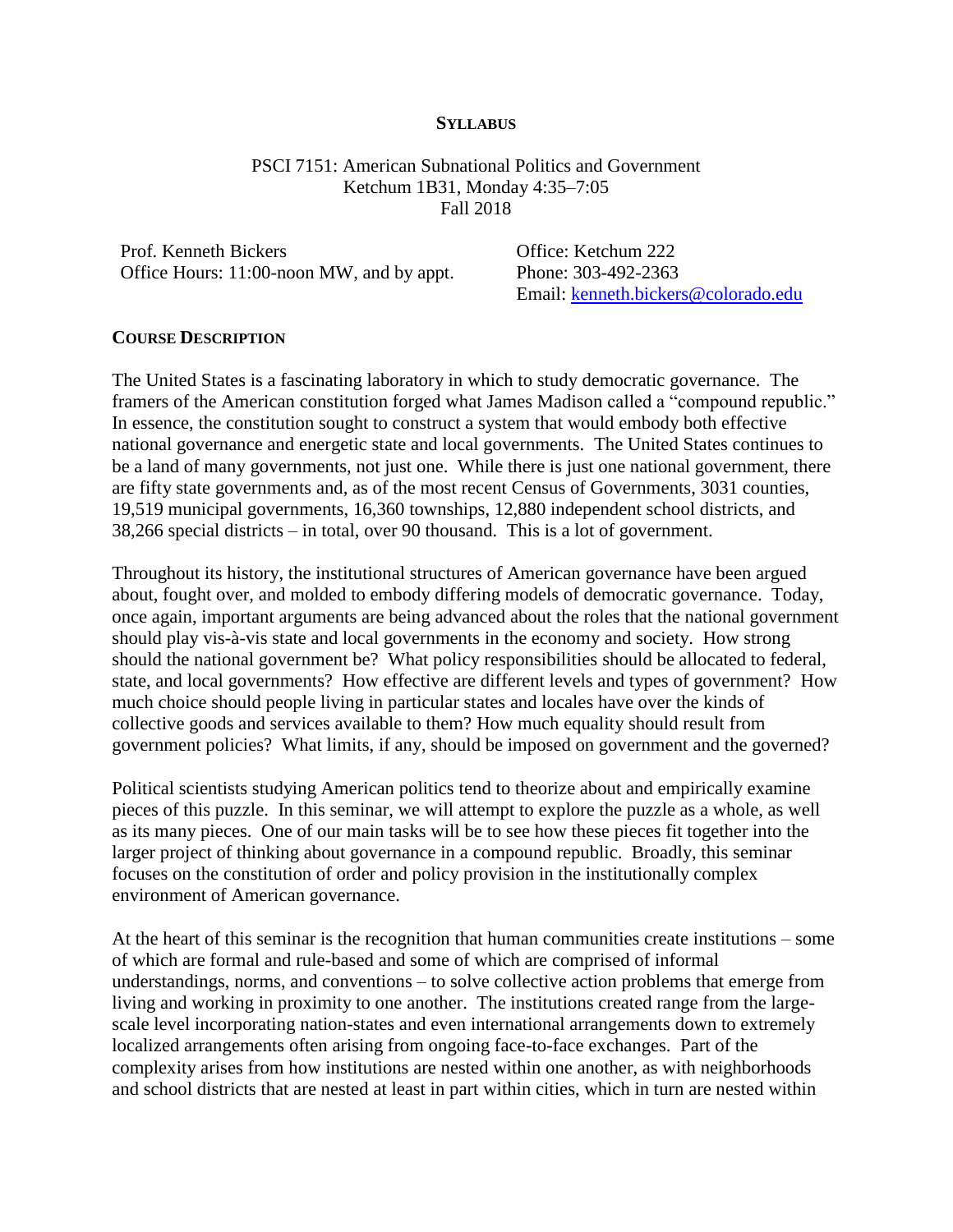states and the national government. Consequently, a major goal of the seminar is to provide an exposure to theoretical tools for analyzing policy choices and outcomes within the context of the rich institutional complexity of the American political system. Operationally, this seminar is designed to immerse students in literatures on American federalism, devolution, institutional analysis, agency theory, policy subsystems, functional assignment and policy performance within polycentric governmental structures.

# **COURSE ORGANIZATION**

This course is designed as a seminar. The success of a seminar depends on diligent, prior preparation of each student. Requirements for the course include class participation, discussion leadership, short weekly memos, a literature review paper, an oral and written critique, and a grant proposal.

Students are expected to read assignments carefully and to come to class prepared to discuss them in some detail. For each class meeting, students should come prepared to offer a summary of the most important arguments discussing (1) the strengths of the research approach covered in that week's readings and (2) the weaknesses of that same research approach. Students should also be prepared to make specific connections to readings covered in previous weeks.

Each week, students will be responsible for preparing a short memo (about one page) that comments on an important aspect of the week's readings. In other words, do not simply summarize the readings. You should raise points that you believe are worthy of further discussion in class. These memos should be emailed to me by noon of our class meeting. I will put all the memos into a single document and resend them to the entire class a few minutes later.

Additionally, each week one student will be responsible for leading the discussion of the assigned readings. Discussion leaders should prepare a set of questions that will elicit an insightful discussion involving *all* the students in the seminar. In general, the content and order of questions should be flexible, so that the discussion of the material flows in a natural and organic way. At the same time, discussion leaders should remember that their role is that of leader; thus they should maintain a progression through the questions that will allow a reasonably comprehensive discussion of the materials.

During the semester, each student will be expected to prepare a literature review on one of the topics that we will be examining. These literature reviews should be approximately 8-10 pages in length. Early in the semester, a sign-up sheet will be distributed for each student to select a topic to address in his or her literature review. In general, the papers should summarize the theoretical arguments contained in the literature on this issue, compare these to other arguments drawn from the literature, and carefully discuss the strengths and weaknesses of the arguments.

Another objective of the course is to provide students with an opportunity to initiate an original research project on a topic relating to an issue arising from the structure of representation and governance in the American political system. As part of this, students will be expected to prepare a well-reasoned, carefully constructed grant proposal that you *could* or *might* execute at a later point in time. These proposals should follow, as precisely as possible, the grant proposal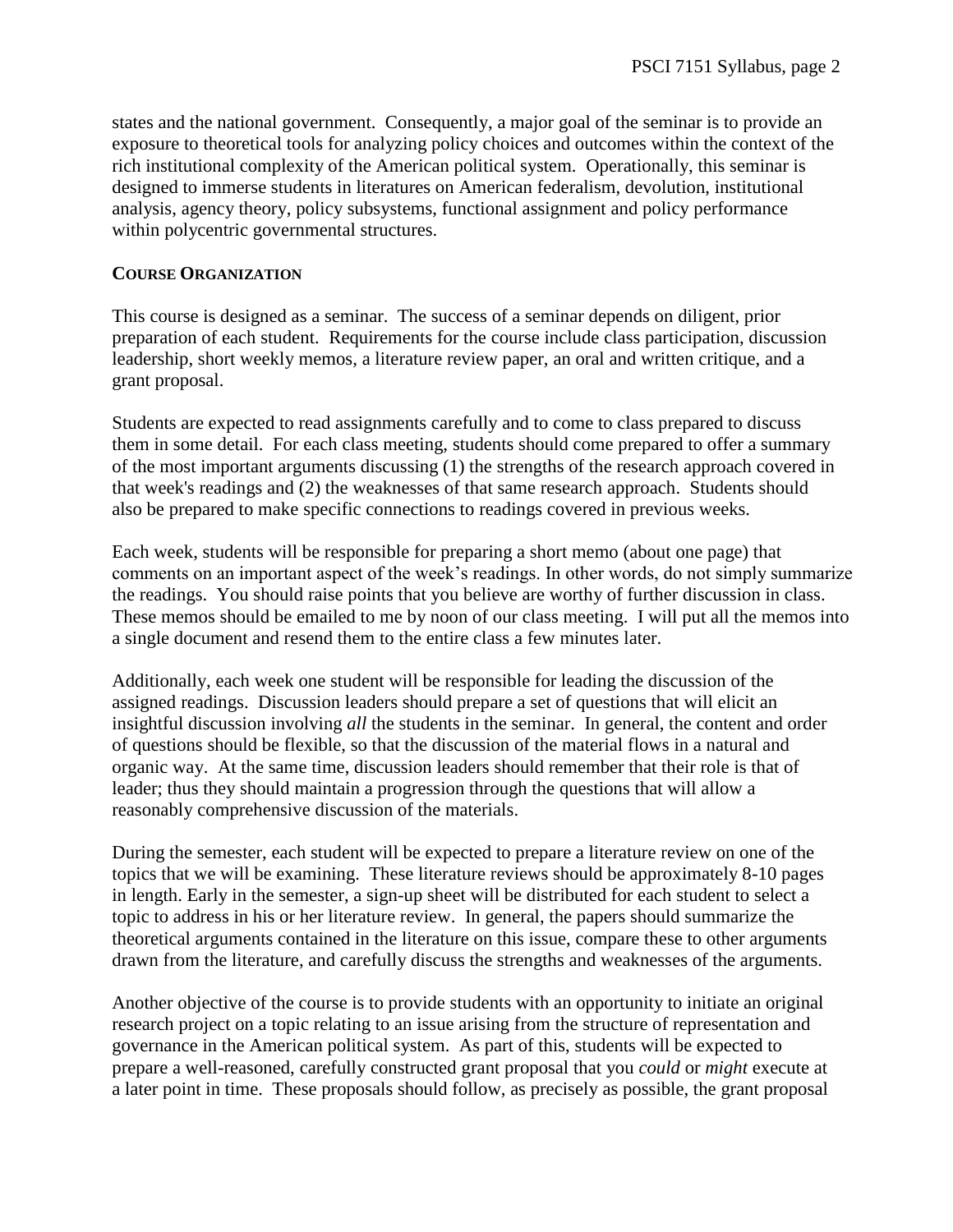guidelines for NSF doctoral dissertation grants in Political Science as described on the NSF web site, [https://www.nsf.gov/funding/pgm\\_summ.jsp?pims\\_id=505214.](https://www.nsf.gov/funding/pgm_summ.jsp?pims_id=505214)

To assist in the refinement of these grant proposals, the course will culminate in a half-day conference in which each student will present a draft of his or her proposed research project and have it critiqued by three of the other students in the seminar. The conference will be held at my house, and, while informal, the delivery and critique of the grant proposals is an important and integral component of the course. A final draft of the proposal, incorporating revisions suggested by the critiques, will be due approximately one-week after the conference.

The course grade will be comprised of five components: participation and weekly memos 15%, discussion leadership 10%, literature review 25%, critiques 10%, and final draft of grant proposal 40%.

# **REQUIRED READINGS**

Following is the set of books that you should acquire for this semester. Rather than place book orders through the bookstore, I have assumed you will want to enjoy the substantial savings available by purchasing these through web-based services. I will give you a copy of the Ostrom *Meaning* book so do not order that one. All of the articles are available via [www.jstor.org](http://www.jstor.org/) and/or Scholar.Google.com. I have indicated on the course outline the readings that are required. A few items have, with the author's permission, been scanned and are available on the course website. Other items are recommended for this course, as well as for preparation for your comprehensive exams. Ordered books include:

- Beer, Samuel H. 1993. *To Make a Nation: The Rediscovery of American Federalism*. Cambridge, MA: Belknap Press.
- Bishop, Bill. 2008. *The Big Sort: Why the Clustering of Like-Minded America Is Tearing Us Apart*. Houghton Mifflin.
- Fischel, William A. 2005. *The Homevoter Hypothesis: How Home Values Influence Local Government Taxation, School Finance, and Land-Use Policies*. Harvard University Press
- Katz, Bruce, and Jennifer Bradley. 2013. *The Metropolitan Revolution: How Cities and Metros Are Fixing Our Broken Politics and Fragile Economy*. Washington, D.C.: Brookings Institution Press.
- Orr, Marion and Valerie C. Johnson, eds. 2008. *Power in the City: Clarence Stone and the Politics of Inequality*. University Press of Kansas.

Ostrom, Vincent. 1999. *The Meaning of American Federalism*. ICS Press.

Peterson, Paul E. 1981. *City Limits*. Chicago: University Of Chicago Press.

# **UNIVERSITY POLICIES – REQUIRED SYLLABUS STATEMENTS**

*Accommodation for Disabilities.* If you qualify for accommodations because of a disability, please submit your accommodation letter from Disability Services to your faculty member in a timely manner so that your needs can be addressed. Disability Services determines accommodations based on documented disabilities in the academic environment. Information on requesting accommodations is located on the [Disability Services website.](http://www.colorado.edu/disabilityservices/students) Contact Disability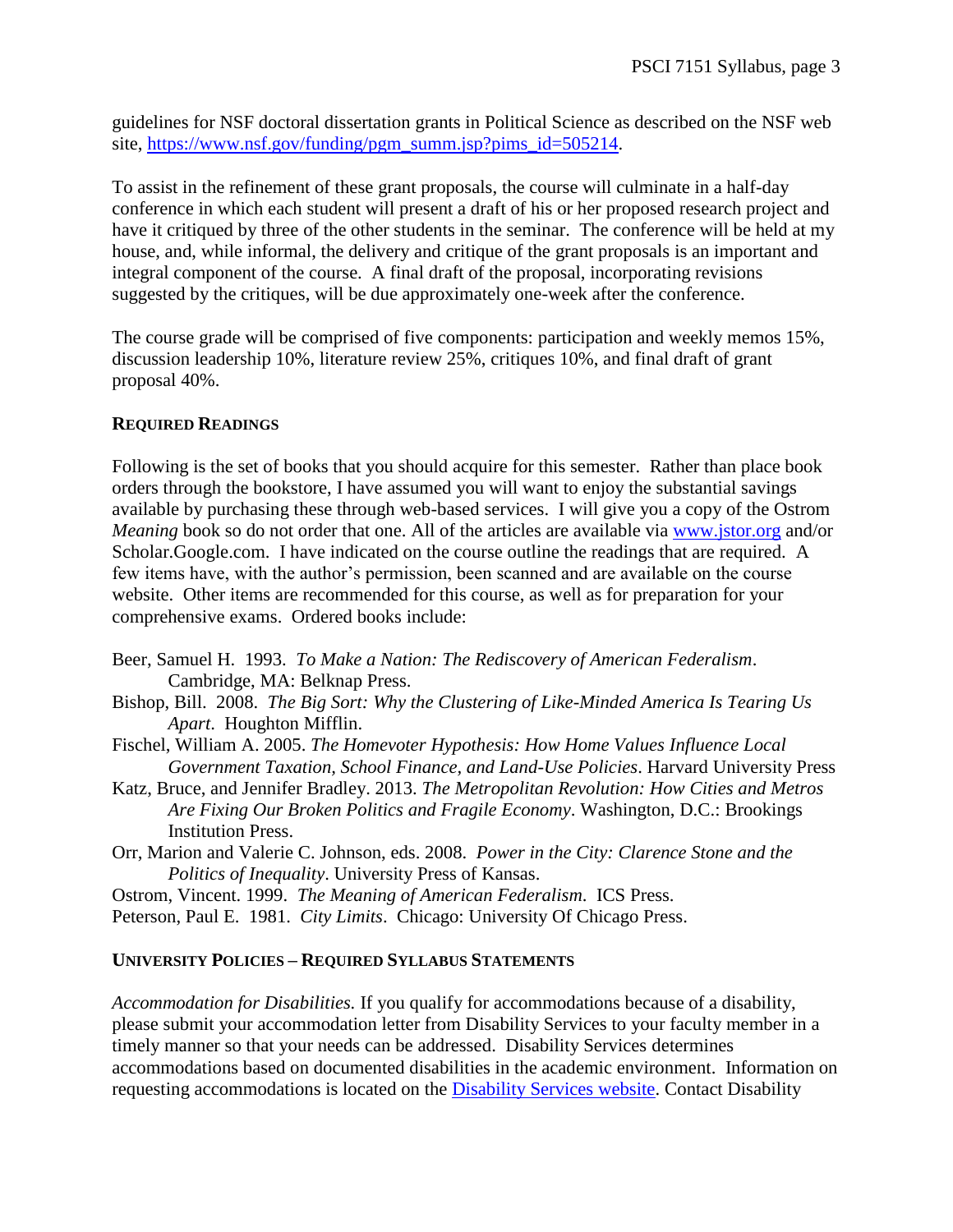Services at 303-492-8671 or [dsinfo@colorado.edu](mailto:dsinfo@colorado.edu) for further assistance. If you have a temporary medical condition or injury, see [Temporary Medical Conditions](http://www.colorado.edu/disabilityservices/students/temporary-medical-conditions) under the Students tab on the Disability Services website.

*Classroom Behavior.* Students and faculty each have responsibility for maintaining an appropriate learning environment. Those who fail to adhere to such behavioral standards may be subject to discipline. Professional courtesy and sensitivity are especially important with respect to individuals and topics dealing with race, color, national origin, sex, pregnancy, age, disability, creed, religion, sexual orientation, gender identity, gender expression, veteran status, political affiliation or political philosophy. Class rosters are provided to the instructor with the student's legal name. I will honor your request to address you by an alternate name or gender pronoun. Please advise me of this preference early in the semester so that I may make appropriate changes to my records. For more information, see the policies on [classroom behavior](http://www.colorado.edu/policies/student-classroom-and-course-related-behavior) and the [Student](http://www.colorado.edu/osccr/)  [Code of Conduct.](http://www.colorado.edu/osccr/)

*Honor Code.* All students enrolled in a University of Colorado Boulder course are responsible for knowing and adhering to the Honor Code. Violations of the policy may include: plagiarism, cheating, fabrication, lying, bribery, threat, unauthorized access to academic materials, clicker fraud, submitting the same or similar work in more than one course without permission from all course instructors involved, and aiding academic dishonesty. All incidents of academic misconduct will be reported to the Honor Code [\(honor@colorado.edu\)](mailto:honor@colorado.edu); 303-492-5550). Students who are found responsible for violating the academic integrity policy will be subject to nonacademic sanctions from the Honor Code as well as academic sanctions from the faculty member. Additional information regarding the Honor Code academic integrity policy can be found at the [Honor Code Office website.](https://www.colorado.edu/osccr/honor-code)

*Sexual Misconduct, Discrimination, Harassment and/or Related Retaliation.* The University of Colorado Boulder (CU Boulder) is committed to fostering a positive and welcoming learning, working, and living environment. CU Boulder will not tolerate acts of sexual misconduct (including sexual assault, exploitation, harassment, dating or domestic violence, and stalking), discrimination, and harassment by members of our community. Individuals who believe they have been subject to misconduct or retaliatory actions for reporting a concern should contact the Office of Institutional Equity and Compliance (OIEC) at 303-492-2127 or cureport@colorado.edu. Information about the OIEC, university policies, [anonymous reporting,](https://cuboulder.qualtrics.com/jfe/form/SV_0PnqVK4kkIJIZnf) and the campus resources can be found on the [OIEC website.](http://www.colorado.edu/institutionalequity/) Please know that faculty and instructors have a responsibility to inform OIEC when made aware of incidents of sexual misconduct, discrimination, harassment and/or related retaliation, to ensure that individuals impacted receive information about options for reporting and support resources.

*Religious Holidays.* Campus policy regarding religious observances requires that faculty make every effort to deal reasonably and fairly with all students who, because of religious obligations, have conflicts with scheduled exams, assignments or required attendance. If you need an accommodation of any scheduled activity due to a conflict with a religious holiday or observance, please let me know in writing of the scheduling conflict at least two weeks prior to the date in question. I will help you work out a suitable accommodation. See the [campus policy](http://www.colorado.edu/policies/observance-religious-holidays-and-absences-classes-andor-exams)  [regarding religious observances](http://www.colorado.edu/policies/observance-religious-holidays-and-absences-classes-andor-exams) for full details.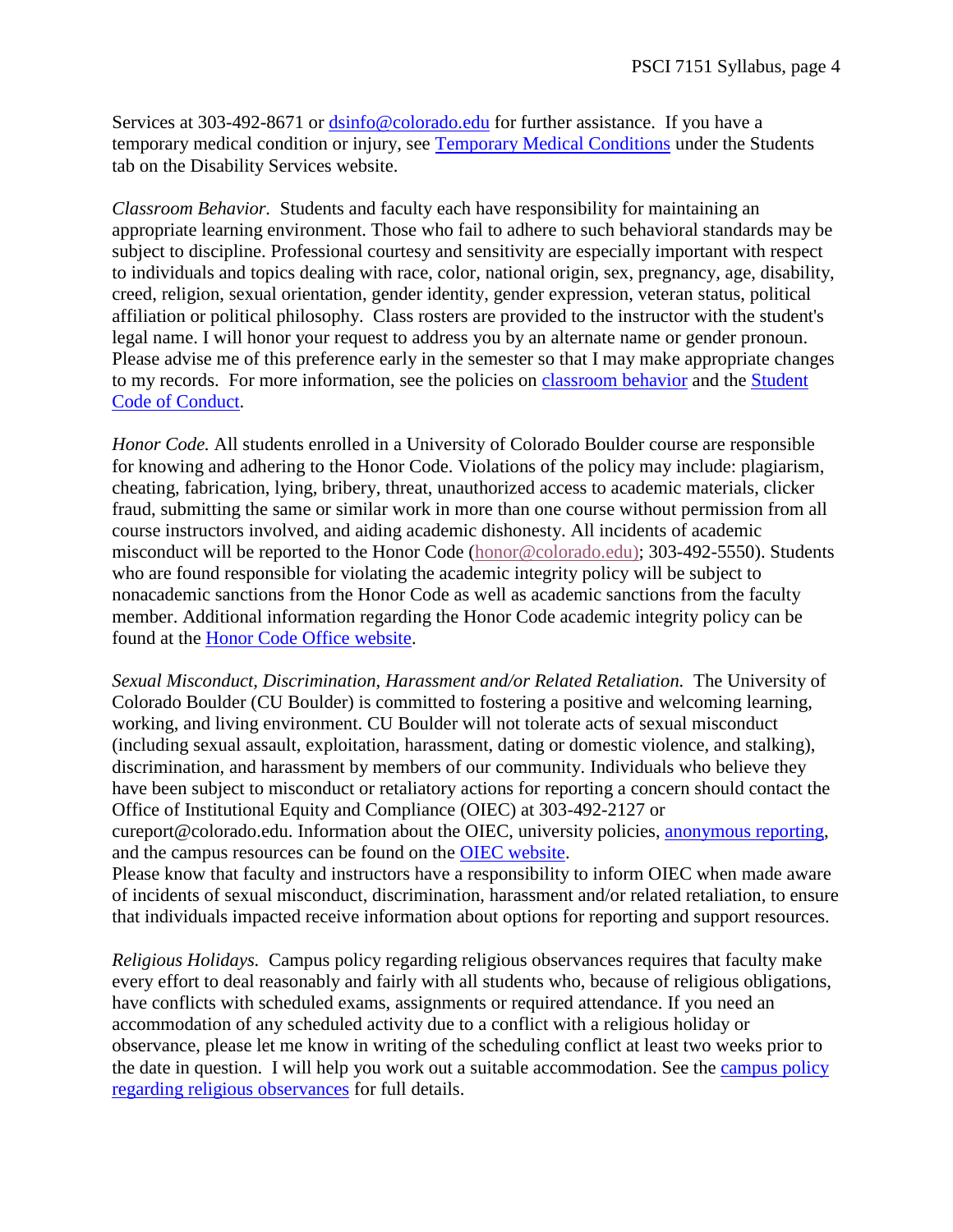## **COURSE OUTLINE**

### **Week 1 (August 27) – Course Introduction**

Required:

Hooghe, Liesbet and Gary Marks. 2003. "Unraveling the Central State, but How? Types of Multi-Level Governance." *American Political Science Review*, Vol. 97, No. 2 (May), pp. 233-243.

### **Week 2 (September 3) – Labor Day: No class meeting.**

#### **Week 3 (September 10) – Theories of an American Compound Republic**

Required:

Ostrom, Vincent. 1999. *The Meaning of American Federalism*. ICS Press. Selected chapters.

#### Recommended:

Ostrom, Vincent. *The Political Theory of a Compound Republic: Designing the American Experiment. 2d rev. ed.*.

Ostrom, Vincent and Barbara Allen. 2007. *The Intellectual Crisis in American Public Administration*, 3rd ed. University of Alabama Press.

### **Week 4 (September 17) – Theories of an American Unitary State**

Required:

Beer, Samuel H. 1993. *To Make a Nation: The Rediscovery of American Federalism*. Cambridge, MA: Belknap Press.

Recommended:

Wilson, Woodrow. 1913. *The New Freedom A Call For the Emancipation of the Generous Energies of a People*. Double Day, Page and Company. Croly, Herbert. 1909. *The Promise of American Life*.

#### **Week 5 (September 24) – "Behavioral" Polycentricity**

#### Required:

Bishop, Bill. 2008. *The Big Sort: Why the Clustering of Like-Minded America Is Tearing Us Apart*. Houghton Mifflin.

Recommended:

Chinni, Dante and James Gimpel. 2010. *Our Patchwork Nation: The Surprising Truth about the "Real" America*. Gotham Books.

Fischer, David Hackett. 1989. *Albion's Seed: Four British Folkways in America*. Oxford University Press.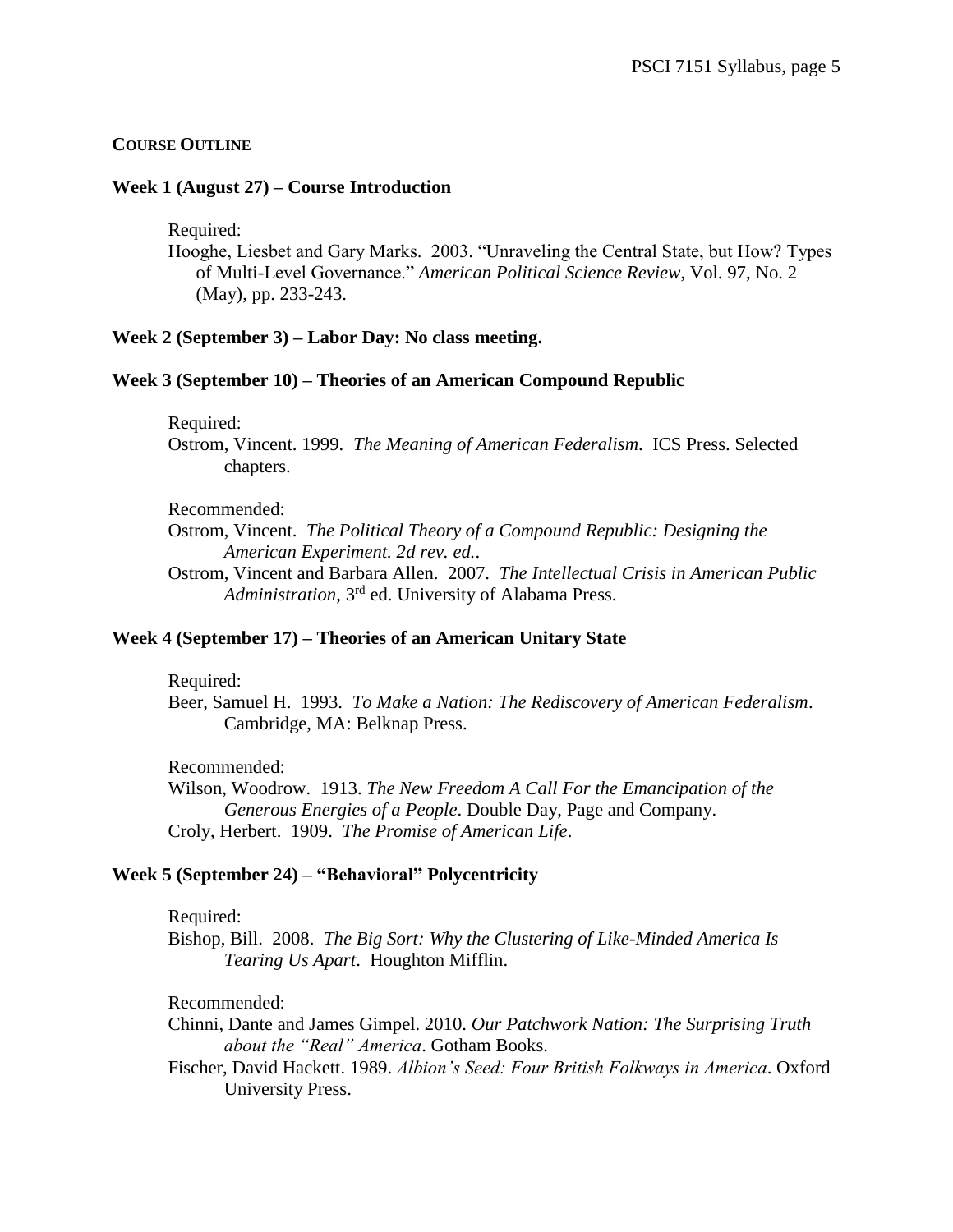- Florida, Richard. 2012. *The Creative Class -- Revisited: 10th Anniversary Edition-- Revised and Expanded*. Basic Books.
- Wolak, Jennifer, and Christine Kelleher Palus. 2010. "The Dynamics of Public Confidence in U.S. State and Local Government."State Politics and Policy Quarterly 10(4): 421-445.

## **Week 6 (October 1) – Arrangments of Policy Activities: Tiebout Models and Polycentricity**

Required Readings:

- Tiebout, Charles M. 1956. "A Pure Theory of Local Expenditures," *Journal of Political Economy* 64: 5 (October): 416-24.
- Dowding, Keith, Peter John and Stephen Biggs. 1994. "Tiebout: A Survey of the Empirical Literature." *Urban Studies* 31, pp. 767-97.
- Peterson, Paul E. 1981. *City Limits*. Chicago: University Of Chicago Press, chapters TBA.

Recommended:

- Craw, Michael. 2004. *Bringing the City Back In: Municipal Governments in U.S. Redistributive Policy*. Unpublished Ph.D. Dissertation. Indiana University. Bloomington, IN.
- Hill, Kim Quaile, Jan E. Leighley, and Angela Hinton-Andersson. 1995. "Lower-Class Mobilization and Policy Linkage in the U.S. States." *American Journal of Political Science*, Vol. 39, No. 1. (February), pp. 75-86.
- Howard, Christopher. 1999. "The American Welfare State, or States?" *Political Research Quarterly*, Vol. 52, No. 2. (June), pp. 421-442.
- Miller, Nicholas R. 1983. "Pluralism and Social Choice," *American Political Science Review* 77 (September): 734-47.
- Peterson, Paul E. and Mark C. Rom. 1990. *Welfare Magnets: A Case for a National Standard*. Washington: Brookings.
- Peterson, Paul E. and Mark Rom. 1989. "American Federalism, Welfare Policy, and Residential Choices." *The American Political Science Review*, Vol. 83, No. 3. (September), pp. 711-728.
- Riker, William H. 1988. *Liberalism Against Populism: A Confrontation Between the Theory of Democracy and the Theory of Social Choice*. Waveland Press (Reissue edition).
- Riker, William H. and Peter C. Ordeshook. 1968. "A Theory of the Calculus of Voting." *The American Political Science Review* 62: 1 (March), pp. 25-42.
- Samuelson, Paul A. 1954. "The Pure Theory of Public Expenditure." *The Review of Economics and Statistics*, Vol. 36, No. 4. (Nov.), pp. 387-389.
- Schram, Sandford, Lawrence Nitz, and Gary Krueger. 1998. "Without Cause or Effect: Reconsidering Welfare Migration as a Policy Problem." *American Journal of Political Science*, Vol. 42, No. 1. (January), pp. 210-230.
- Schram, Sanford F. and Gary Krueger. 1994. "Welfare Magnets and Benefit Decline: Symbolic Problems and Substantive Consequences," *Publius*, vol. 24 (Fall): 61- 82.
- Shepsle, Kenneth and Mark Bonchek. 1997. *Analyzing Politics: Rationality, Behavior, and Institutions*. New York: W.W. Norton.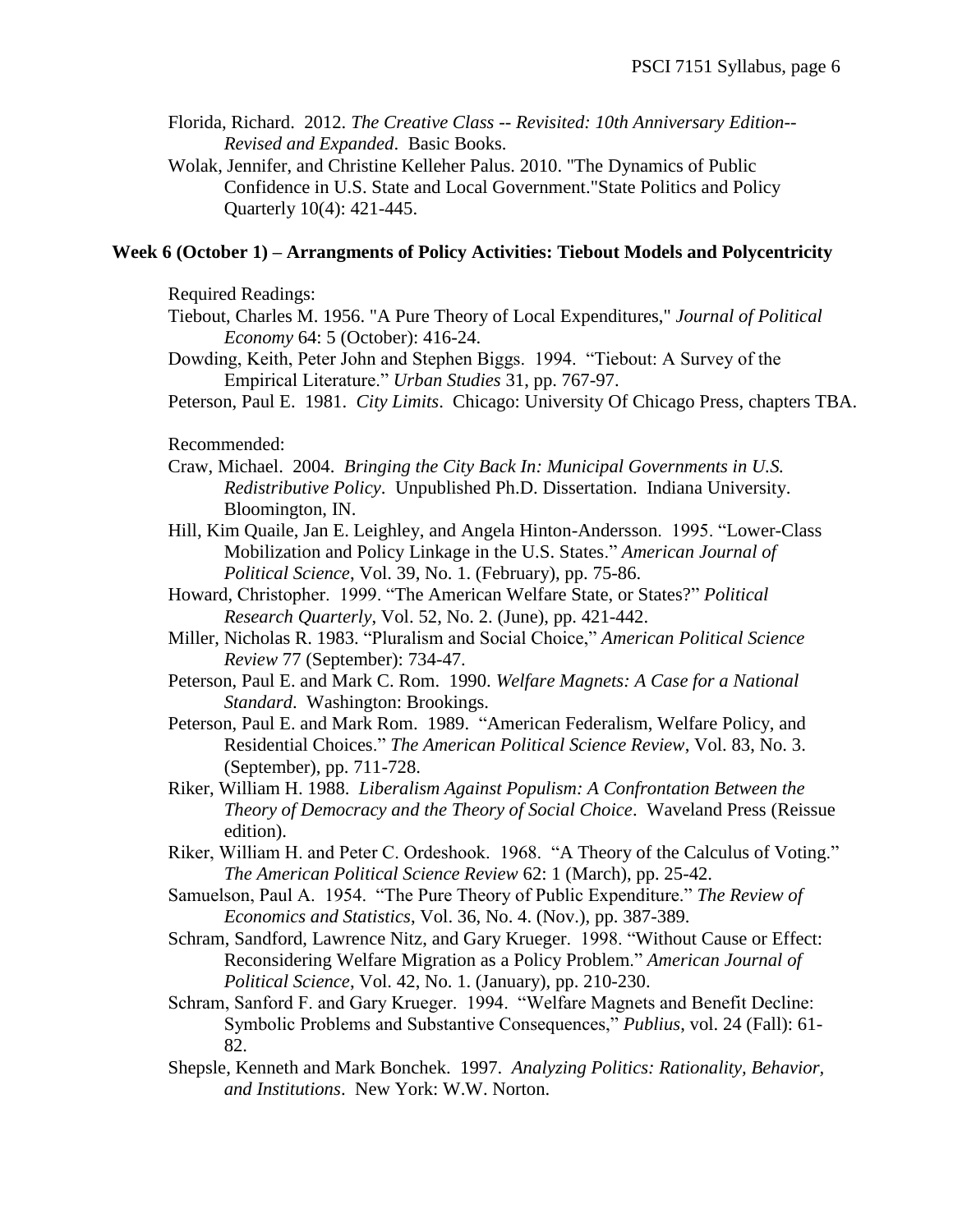- Smith, Patricia K. 1991. "An Empirical Investigation of Interstate AFDC Benefit Competition," *Public Choice*, vol. 68, no. 3: 217-33.
- Soss, Joe, Sanford F. Schram, Thomas P. Vartanian, and Erin O'Brien. 2001. "Setting the Terms of Relief: Explaining State Policy Choices in the Devolution Revolution." *American Journal of Political Science*, Vol. 45, No. 2. (April), pp. 378-395.
- Tweedie, Jack. 1994. "Resources Rather than Needs: A State-Centered Model of Welfare Policymaking," *American Journal of Political Science*, vol. 38, no. 3 (August): 651-72.
- Weatherford, M. Stephen. 1980. "The Politics of School Busing: Contextual Effects and Community Polarization." *The Journal of Politics*, Vol. 42, No. 3. (August), pp. 747-765.

## **Week 7 (October 8) – The Governance of Service Provision in Polycentric Systems**

#### Required:

- Salucci, Lapo and Kenneth Bickers. 2011. "Exit, Voice, and Electoral Turnover." *Urban Affairs Review* (March) vol. 47 no. 2 155-182.
- John, Peter, Keith Dowding, and Stephen Biggs. 1995. "Residential Mobility in London: A Micro-Level Test of the Behavioural Foundations of the Tiebout Model." *British Journal of Political Science* 25: 3 (July), pp. 379-97.
- Ostrom, Vincent, Charles M. Tiebout, and Robert Warren. 1961. "The Organization of Government in Metropolitan Areas: A Theoretical Inquiry." *American Political Science Review,* 55 (Dec.): 831-42.
- Teske, Paul, Mark Schneider, Michael Mintrom and Samuel Best. 1993. "Establishing the Micro Foundations of a Macro Theory: Information, Movers, and the Competitive Local Market for Public Goods." *The American Political Science Review*, Vol. 87, No. 3. (September), pp. 702-713.
- Teske, Paul, Mark Schneider, Michael Mintrom, and Samuel Best. 1995. "Response." *American Political Science Review* 89: 3 (September), pp. 707-709.

Recommended:

- Bickers, Kenneth N. and Robert M. Stein. "The Micro Foundations of the Tiebout Model". *Urban Affairs Review*, vol. 34, no. 1 (September, 1998): 76-93.
- Craw, Michael. 2010. "Deciding to Provide: Local Decisions on Providing Social Welfare," *American Journal of Political Science.* Volume 54, Issue 4, (October), pp. 906–920.
- Feiock, Richard and Manoj Shrestha. 2011. "Transaction Cost, Exchange Embeddedness and Interlocal Cooperation in Local Public Goods Supply," *Political Research Quarterly* 64 (3): 573-87.
- Feiock, Richard and Sung-Wook Kwon. 2010. "Overcoming the Barriers to Cooperation: Intergovernmental Service Agreements," *Public Administration Review* 70 (6): 876-885.
- Feiock, Richard C. (Editor). 2004. *Metropolitan Governance: Conflict, Competition, and Cooperation*. Georgetown: Georgetown University Press.
- Feiock, Richard C. 2009. "Metropolitan governance and institutional collective action."*Urban Affairs Review* 44.3, pp. 356-377.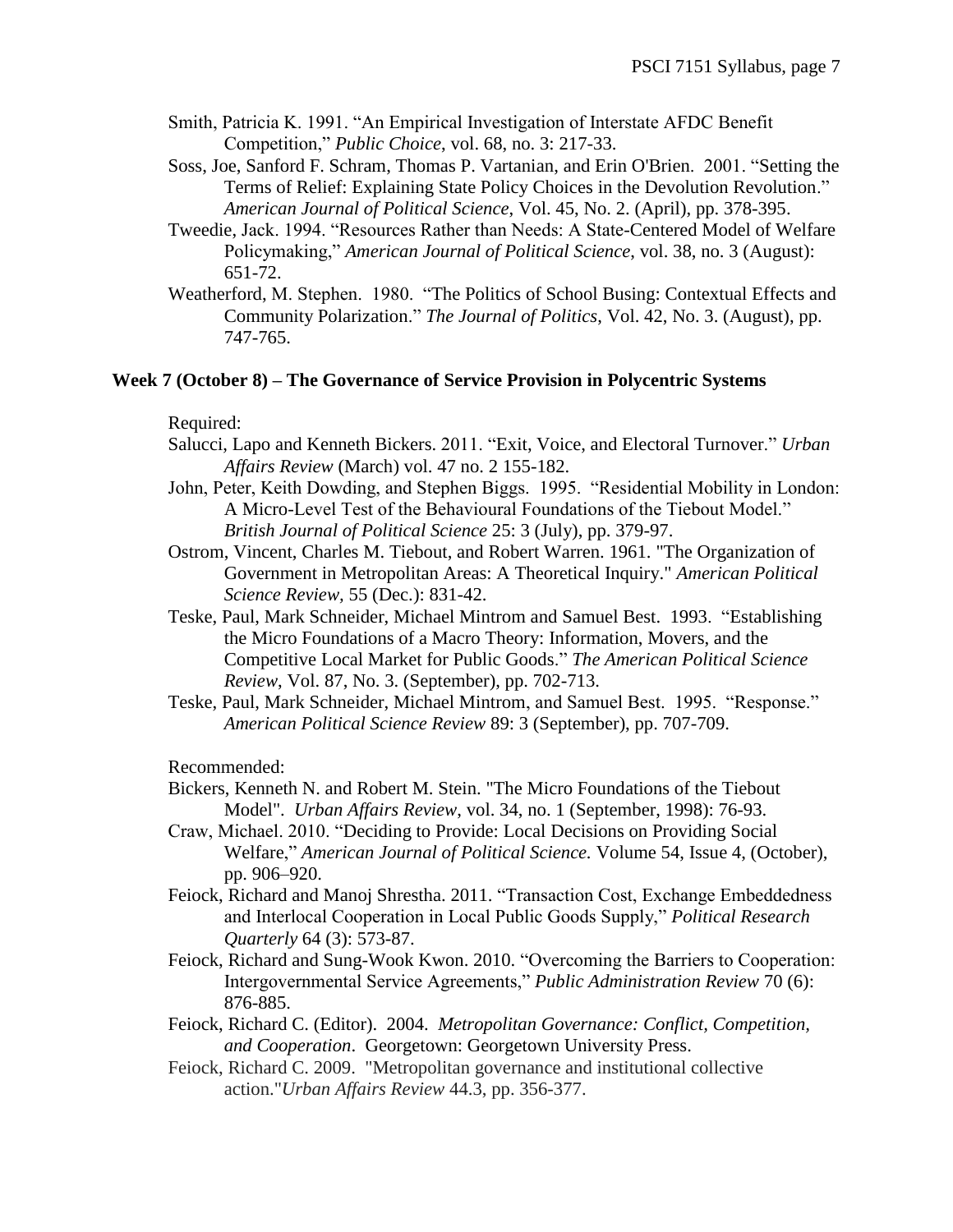- Feiock, Richard C., and John T. Scholz, eds. 2010. *Self-organizing federalism: Collaborative mechanisms to mitigate institutional collective action dilemmas*. Cambridge University Press.
- Ferris, James M. 1986. "The Decision to Contract Out: An Empirical Analysis," *Urban Affairs Quarterly* v. 22, no. 2, pp. 289-311.
- Hirsch, W. 1995. "Factors Important in Local Government's Privatization Decisions," *Urban Affairs Review* v. 30, no. 3, pp. 226-43.

McGinnis, Michael D. 1999. *Polycentricity and Local Public Economies: Readings from the Workshop in Political Theory and Policy Analysis*. Ann Arbor: Univ. of Michigan Press.

- McGuire, R.A., R.L. Ohsfeldt, and T.N. Van Cott. 1987. "The Determinants of the Choice Between Public and Private Production of Publicly Funded Services," *Public Choice* v. 54, pp. 211-230.
- Minkoff, Scott. 2009. "Minding your Neighborhood: The Spatial Context of Local Redistribution." *Social Science Quarterly* v. 90 no. 3, pp. 516-537.
- Peterson, Paul, B.G. Rabe, and K.K. Wong. 1986. *When Federalism Works* (Washington, DC: Brookings).
- Post, Stephanie S. 2004. "Metropolitan area governance and institutional collective action." *Metropolitan governance: Conflict, competition, and cooperation*, pp. 67- 92.
- Rudolph, Thomas J. 2003. "Institutional Context and the Assignment of Political Responsibility," *Journal of Politics* 65: 1 (February), pp. 190ff.
- Schneider, Mark, Paul Teske and Michael Mintrom. 1995. *Public Entrepreneurs: Agents for Change in American Government*. Princeton, N.J.: Princeton University Press.
- Schneider, Mark. 1985. "Suburban Fiscal Disparities and the Location Decisions of Firms." *American Journal of Political Science*, Vol. 29, No. 3. (August), pp. 587- 605.
- Stein, Robert. 1990.*Urban Alternatives : Public and Private Markets in the Provision of Local Services*. University of Pittsburgh Press.

# **Week 8 (October 15) –Models of Metropolitan Governance**

Required:

Katz, Bruce, and Jennifer Bradley. 2013. *The Metropolitan Revolution: How Cities and Metros Are Fixing Our Broken Politics and Fragile Economy*. Washington, D.C.: Brookings Institution Press.

Recommended:

- Miller, David Y. and Raymond W. Cox III. 2015. Governing the Metropolitan Region: America's New Frontier. Routledge Press.
- Monkkonen, Erik H. 1988. *America Becomes Urban: The Development of U.S. Cities and Towns, 1780-1980*. University of California Press.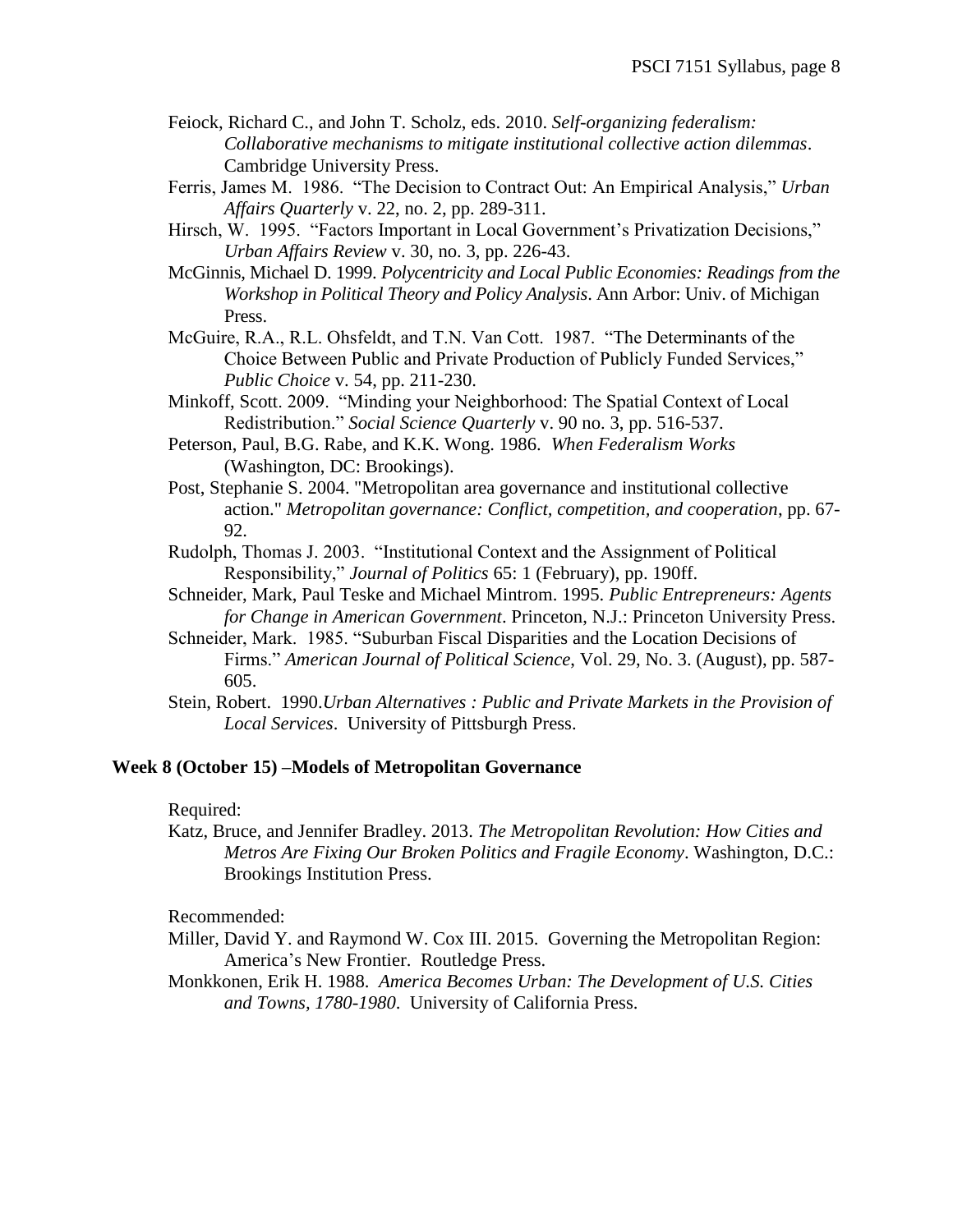- Gamm, Gerald. 1999. *Urban Exodus: Why the Jews Left Boston and the Catholics Stayed*. Harvard University Press.
- Jacobs, Jane. 1961. *The Death and Life of Great American Cities*.
- Kotkins, Joel. 2007. *The City: A Global History*. Modern Library.
- Mumford, Lewis. 1968. *The City in History: Its Origins, Its Transformations, and Its Prospects*. Mariner Books.
- Shefter, Martin. 1992. *Political Crisis/Fiscal Crisis*. Columbia University Press.
- Shefter, Martin. 1994. *Political Parties and the State: The American Historical Experience*. Princeton, N.J.: Princeton University Press.

#### **Week 9 (October 22) – – The Social Stratification-Government Inequality Debate**

## Required:

- Bickers, Kenneth and Richard Engstrom. 2006. "Tiebout Sorting in Metropolitan Areas." *Review of Policy Research* 23 (6): pp. 1181–1198.
- Craw, Michael. 2008. "Taming the Local Leviathan: Institutional and Economic Constraints on Municipal Budgets," *Urban Affairs Review* vol. 43 no. 5 (May) pp. 663-690.
- Kelleher, Christine and David Lowery. 2004. "Political Participation and Metropolitan Institutional Contexts." *Urban Affairs Review*, Vol. 39, No. 6 (July): pp. 720-757.
- Lyons, William E. and David Lowery. 1989. "Governmental Fragmentation vs. Consolidation: Five Public Choice Myths About Creating Informed, Involved, and Happy Citizens." *Public Administration Review*. 49 (November/December): 533-543.
- Neiman, M. 1976. "The social stratification-government inequality thesis explored." *Urban Affairs Quarterly* 19:91-112.

### Recommended:

- Lowery, David, W.E. Lyons, and Ruth Hoogland DeHoog. 1995. "The Empirical Evidence for Citizen Information and Local Market for Public Goods." *American Political Science Review* 89: 3 (September), pp. 705-707.
- Massey, Douglas S. and Nancy A. Denton. 1993. *American Apartheid: Segregation and the Making of the Underclass.* Harvard University Press.
- Ostrom, E. 1983a. A Public Choice Approach to Metropolitan Institutions: Structure, Incentives, and Performance. *Social Science Journal* 20, no. 3: 79-96.

#### **Week 10 (October 29) – Urban Theory**

#### Required:

Orr, Marion and Valerie C. Johnson, eds. 2008. *Power in the City: Clarence Stone and the Politics of Inequality*. University Press of Kansas. Selected chapters.

Glaeser, Edward L. and Andrei Shleifer. 2005. The Curley Effect: The Economics of Shaping the Electorate." *Journal of Law, Economics, and Organization*, v. 21 n. 1, pp. 1-19.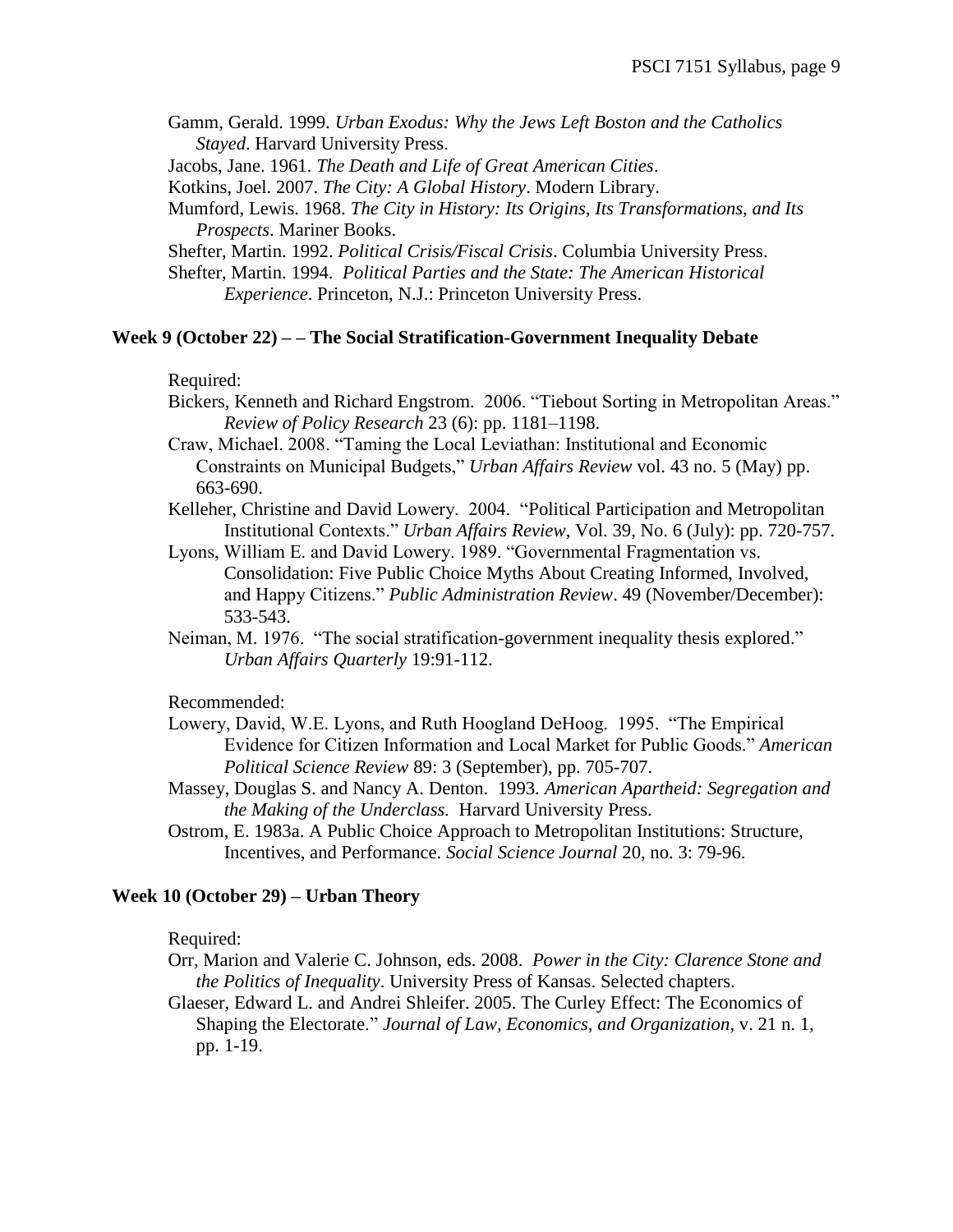Recommended:

- Judd, Dennis R. and Todd R. Swanstrom. 2011. *City Politics*, 8th Ed. Pearson.
- Stone, Clarence. 1989. *Regime Politics: Governing Atlanta, 1946-1988*. University Press of Kansas.
- Goetz, Edward and Susan Clarke. 1993. *The new localism: Comparative urban politics in a global era*. Sage.
- Dahl, Robert. 2005. *Who Governs?Democracy and Power in an American City*, 2d ed. Yale University Press.

# **Week 11 (November 5) – Dynamics of Local Politics**

## Required:

Fischel, William A. 2005. *The Homevoter Hypothesis: How Home Values Influence Local Government Taxation, School Finance, and Land-Use Policies*. Harvard University Press

Recommended:

Burns, Nancy. 1994. *The Formation of American Local Governments: Private Values in Public Institutions* (New York: Oxford Univ. Press).

- Oakerson, Ronald J. 1999. *Governing Local Public Economies: Creating the Civic Metropolis*. Oakland, CA: ICS Press.
- Schneider, Mark, Paul Teske, Melissa Marshall, and Christine Roch. 1998. "Shopping for Schools: In the Land of the Blind, The One-Eyed Parent May be Enough." *American Journal of Political Science*, Vol. 42, No. 3. (July), pp. 769-793.

# **Week 12 (November 12) – "Hollow State" Governance**

Required:

- Agranoff, R. 2014. "Local governments in multilevel systems: Emergent public administration challenges." *The American Review of Public Administration*, *44*(4\_suppl), 47S-62S.
- Kapucu, N., & Demiroz, F. 2011. "Measuring performance for collaborative public management using network analysis methods and tools." *Public Performance & Management Review*, *34*(4), 549-579.
- McGuire, M., & Agranoff, R. 2011. "The limitations of public management networks." *Public Administration*, *89*(2), 265-284.
- Provan, K.G. and Lemaire, R.H., 2012. "Core concepts and key ideas for understanding public sector organizational networks: Using research to inform scholarship and practice." *Public Administration Review*, *72*(5), pp.638-648.
- Turrini, A., Cristofoli, D., Frosini, F., & Nasi, G. 2010. "Networking literature about determinants of network effectiveness." *Public Administration*, *88*(2), 528-550.

Recommended:

Agranoff, Robert and Michael McGuire. 1998. "Multinetwork Management: Collaboration and the Hollow State in Local Economic Policy," *Journal of Public Administration Research and Theory* 8: 67-91.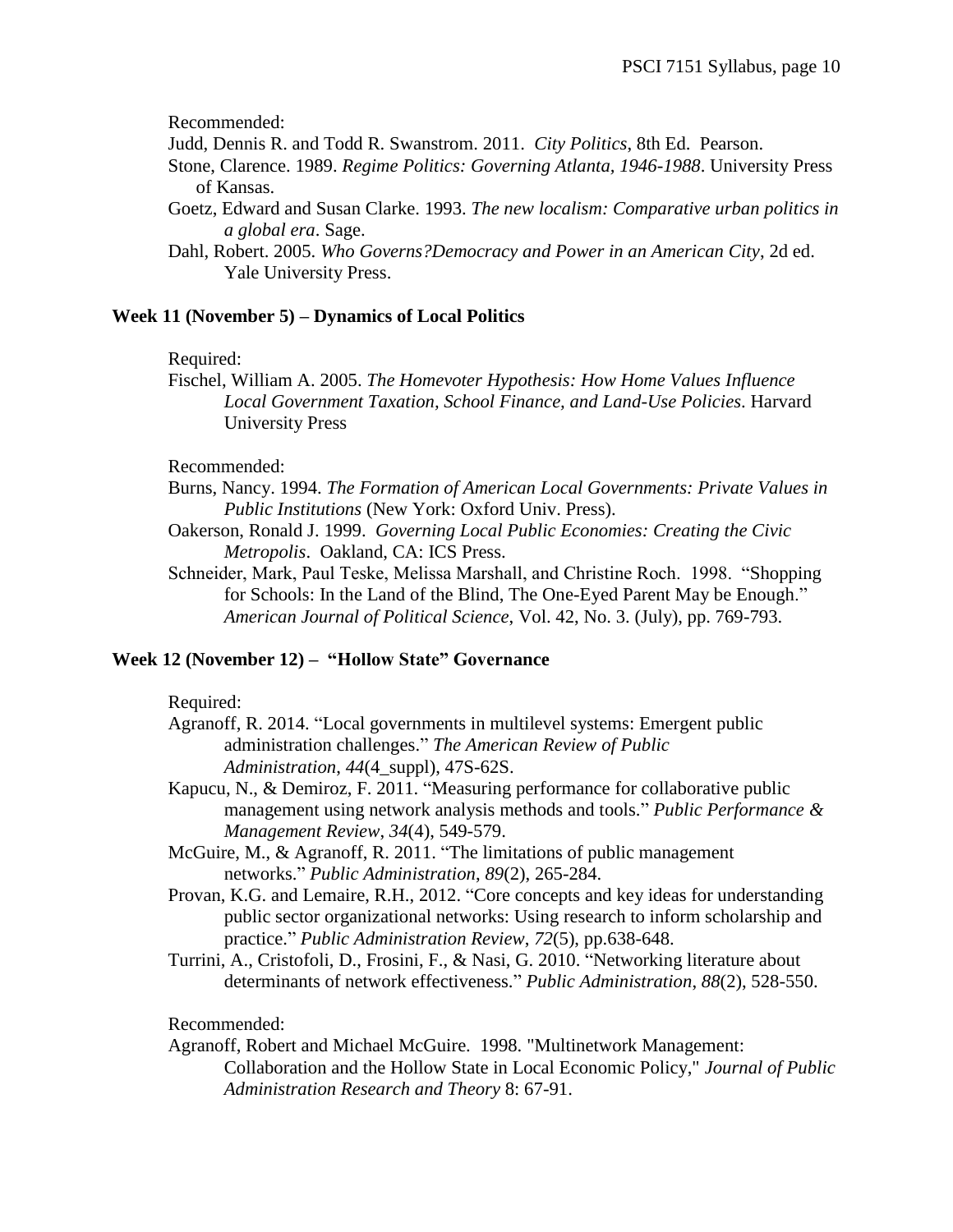- Deakin, Nicholas. 1996. "The Devils in the Detail: Some Reflections on Contracting for Social Care by Voluntary Organizations," *Social Policy and Administration* v. 30, no. 1 (March), pp. 20-38.
- DeHoog, Ruth Hoogland. 1984. *Contracting Out for Human Services: Economic, Political, and Organizational Perspectives*. Albany, NY: SUNY press.
- Hammack, David C.. 1989. "Private Organizations, Public Purposes: Nonprofits and their Archives," *Journal of American History*, 76: 1 (June): 181-91.
- Hansmann, Henry B. 1980. "The Role of the Nonprofit Enterprise," *Yale Law Journal* 89: 835-901.
- Milward, H. Brinton and Keith G. Provan. 2000. "Governing the Hollow State." *Journal of Public Administration Research and Theory* vol. 10 no. 2 (April): pp. 359-79.
- Milward, H. Brinton. 1996. "Symposium on the Hollow State: Capacity, Control, and Performance in Interorganizational Settings." *Journal of Public Administration Research and Theory* 6, no. 2: 193-95.
- O'Connel, Brian. 1996. "A Major Transfer of Government Responsibility to Voluntary Organizations? Proceed with Caution," *Public Administration Review* v. 56, no. 3 (May/June): 222-225.
- O'Toole, Laurence J. 1997. "The Implications for Democracy in a Networked Bureaucratic World." *Journal of Public Administration Research and Theory* 7: 443-59.
- O'Toole, Laurence J. 1997. "Treating Networks Seriously: Practical and Research-Based Agendas in Public Administration." *Public Administration Review* 57: 45- 52.
- Peters, B. Guy. 1998. "Governance without Government? Rethinking Public Administration." *Journal of Public Administration Research and Theory* 8: 223- 43.
- Provan, Keith and Patrick Kenis. 2007. "Modes of Network Governance: Structure, Management, and Effectiveness." *J. Public Adm. Res. Theory* (August 2): pp. 1- 23.
- Scharpf, Fritz. 1993. "Coordination in Hierarchies and Networks," in *Games in Hierarchies and Networks: Analytical and Empirical Approaches to the Study of Governance Institutions*, Fritz W. Scharpf. Boulder: Westview.
- Schneider, Anne and Helen Ingram. 1990. "Behavioral Assumptions of Policy Tools," *Journal of Politics*, Vol. 52, No. 2. (May), pp. 510-529.
- Smith, Steven Rathgeb and Michael Lipsky. 1993. *Nonprofits for Hire: The Welfare State in the Age of Contracting* (Cambridge: Harvard Univ. Press).
- Starr, Paul. 1987. *The Limits of Privatization*. Washington, DC: Economic Policy Institute.
- Warner, Mildred and Robert Hebdon. 2001. "Local Government Restructuring: Privatization and Its Alternatives," *Journal of Policy Analysis and Management*, v. 20, no. 2, pp. 315-36.
- Weisbrod, Burton A. 1988. *The Nonprofit Economy*. Cambridge: Harvard University Press.